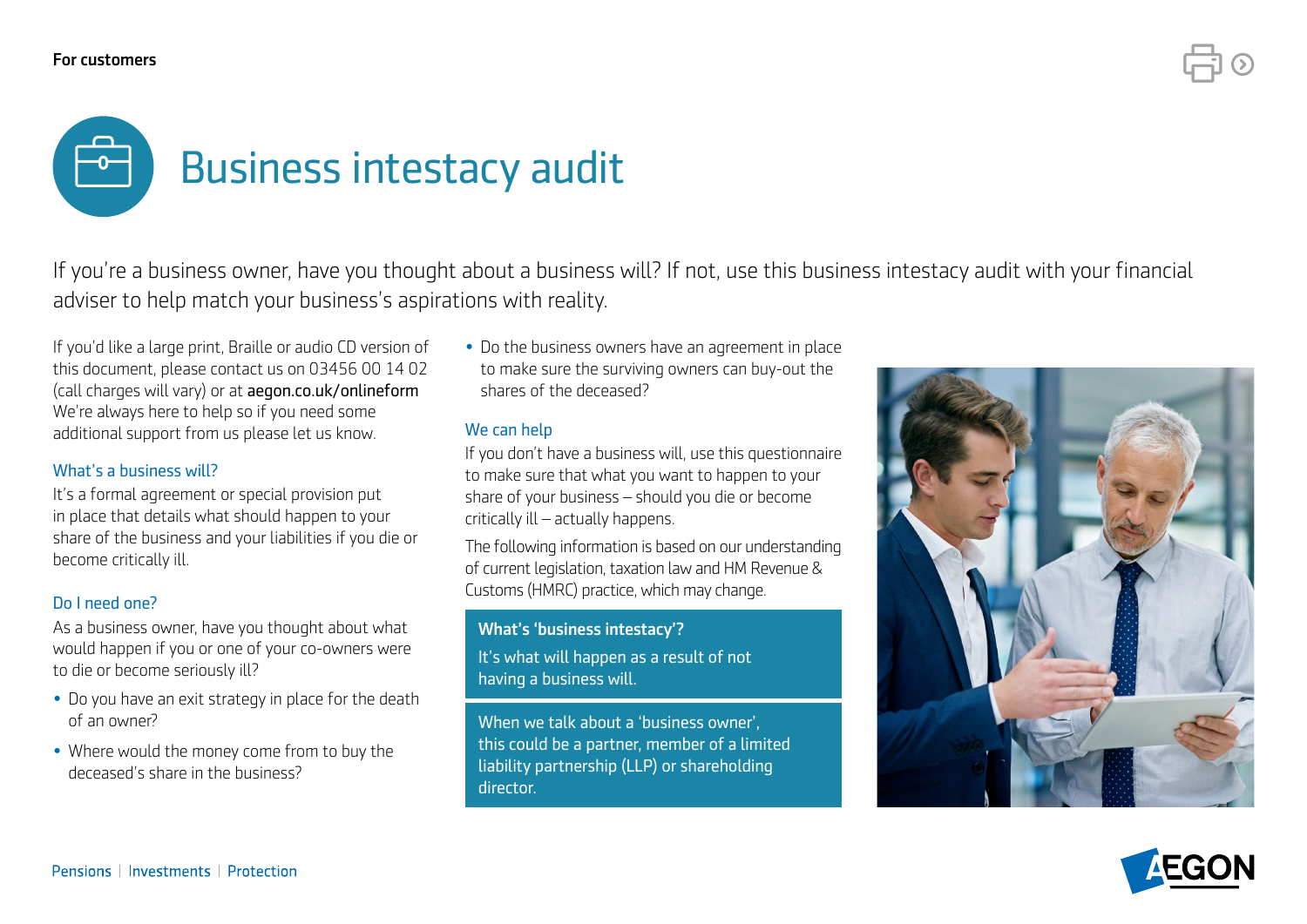$\circ$  $\Box$ 

## Partner – death of an owner

| What you'd like your widow(er), dependants or other beneficiaries under your personal will to have |                                                                                                                 |            |                                                                                                                                                                                                                                                                                                                                                                                                                                                        |
|----------------------------------------------------------------------------------------------------|-----------------------------------------------------------------------------------------------------------------|------------|--------------------------------------------------------------------------------------------------------------------------------------------------------------------------------------------------------------------------------------------------------------------------------------------------------------------------------------------------------------------------------------------------------------------------------------------------------|
| Aspiration versus reality - put a 'Yes' or 'No' in the empty box below.                            |                                                                                                                 |            |                                                                                                                                                                                                                                                                                                                                                                                                                                                        |
|                                                                                                    | <b>Situation</b>                                                                                                | Aspiration | Reality - what will happen without a business will                                                                                                                                                                                                                                                                                                                                                                                                     |
|                                                                                                    | The continuing right to share in profits as a<br>partner.                                                       |            | No. Under the Partnership Act 1890 (PA), the partnership is dissolved on death if there's no<br>agreement to say otherwise. Even if the business isn't dissolved and the surviving partners carry on<br>trading, there's no 'inherited' right to become a partner. But the deceased's personal representatives<br>would be entitled to the same share of profits as the deceased would have been, or interest at 5% a<br>year on that share of assets. |
| $\overline{2}$                                                                                     | A right to call for the repayment of any debt<br>(loan account) owed to you by the business.                    |            | Yes. These loans would normally be repayable on demand unless otherwise specified in an agreement<br>or there's a provision in the deceased's will telling the personal representatives not to call in the loan.<br>But the business would need access to available funds to actually repay the loan.                                                                                                                                                  |
| $\overline{3}$                                                                                     | A right to wind up the business to get an<br>amount representing the value of your<br>interest in the business. |            | No. But the business is automatically dissolved (see $(1)$ above). The business would be dissolved under<br>the PA, unless there's a different provision in the partnership agreement. But the value they receive<br>might be less than they'd like.                                                                                                                                                                                                   |
| 4                                                                                                  | A right to force the surviving partners to buy<br>your interest in the business.                                |            | No. The PA says the partnership has to be dissolved.                                                                                                                                                                                                                                                                                                                                                                                                   |
| 5                                                                                                  | A right to sell your interest in the business<br>to any willing buyer on the open market.                       |            | No. The PA says the partnership has to be dissolved. Even if it's not dissolved, there can't be a sale as<br>what's inherited is the value of the interest, not the actual share of the business.                                                                                                                                                                                                                                                      |
| 6                                                                                                  | An obligation to sell your interest in the<br>business to the surviving partners.                               |            | No. See (4) above.                                                                                                                                                                                                                                                                                                                                                                                                                                     |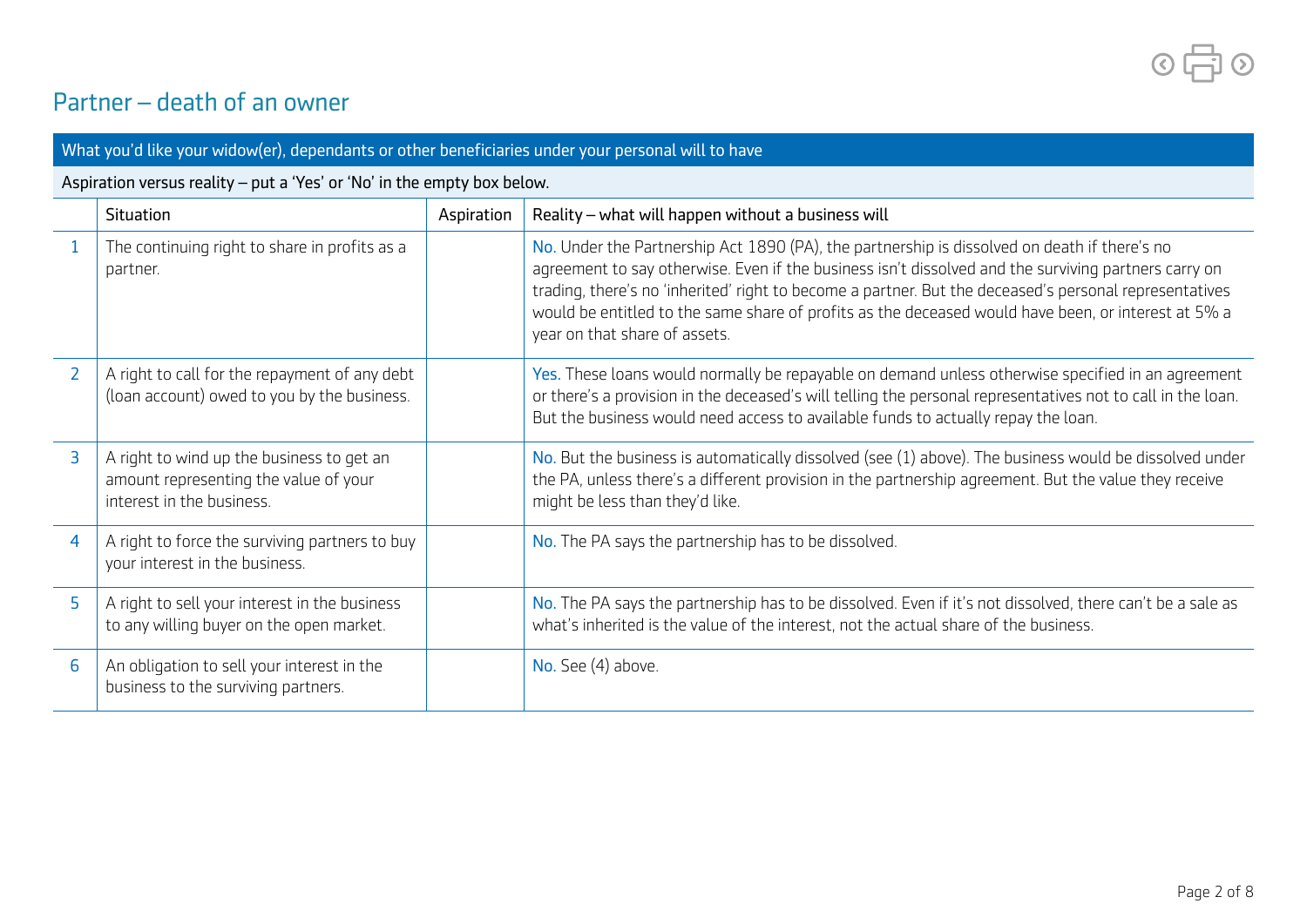$\circ$  $\Box$ 

## Partner – critical illness of an owner

| What you'd like to have as a critically ill partner                     |                                                                                                                                          |            |                                                                                                                                                                                                                                                                                                                                                                 |
|-------------------------------------------------------------------------|------------------------------------------------------------------------------------------------------------------------------------------|------------|-----------------------------------------------------------------------------------------------------------------------------------------------------------------------------------------------------------------------------------------------------------------------------------------------------------------------------------------------------------------|
| Aspiration versus reality - put a 'Yes' or 'No' in the empty box below. |                                                                                                                                          |            |                                                                                                                                                                                                                                                                                                                                                                 |
|                                                                         | Situation                                                                                                                                | Aspiration | Reality - what will happen without a business will                                                                                                                                                                                                                                                                                                              |
| 1                                                                       | A right to an unreduced share in profits<br>throughout the term of the critical illness,<br>regardless of whether you're working or not. |            | Yes. This is set out in the Partnership Act 1890, unless the partnership agreement says otherwise.                                                                                                                                                                                                                                                              |
| $\overline{2}$                                                          | A right to sell your business interest to the<br>co-partners.                                                                            |            | No. And the partnership won't automatically be dissolved, as it might be if you died.                                                                                                                                                                                                                                                                           |
| 3                                                                       | A right to sell your business interest to a<br>willing buyer on the open market.                                                         |            | Yes - in theory, but it's highly unlikely. The co-partners don't have to carry on in partnership with a<br>buyer they don't want to work with. In practice, only a buyer the continuing partners were happy with<br>would buy in like this. It might be possible to sell/assign for value your rights to profits but this might<br>not be possible in practice. |
| 4                                                                       | A right to wind up the business.                                                                                                         |            | No. The automatic statutory dissolving of the partnership is on death only.                                                                                                                                                                                                                                                                                     |
| 5                                                                       | An obligation to sell your business interest<br>to the co-partners.                                                                      |            | No, unless it says this in the partnership agreement.                                                                                                                                                                                                                                                                                                           |
| 6                                                                       | A right to call for the repayment of any<br>outstanding loan you've made to the<br>business (loan account).                              |            | Yes. These loans would usually have to be paid back if you asked, subject to any other agreements in<br>place.                                                                                                                                                                                                                                                  |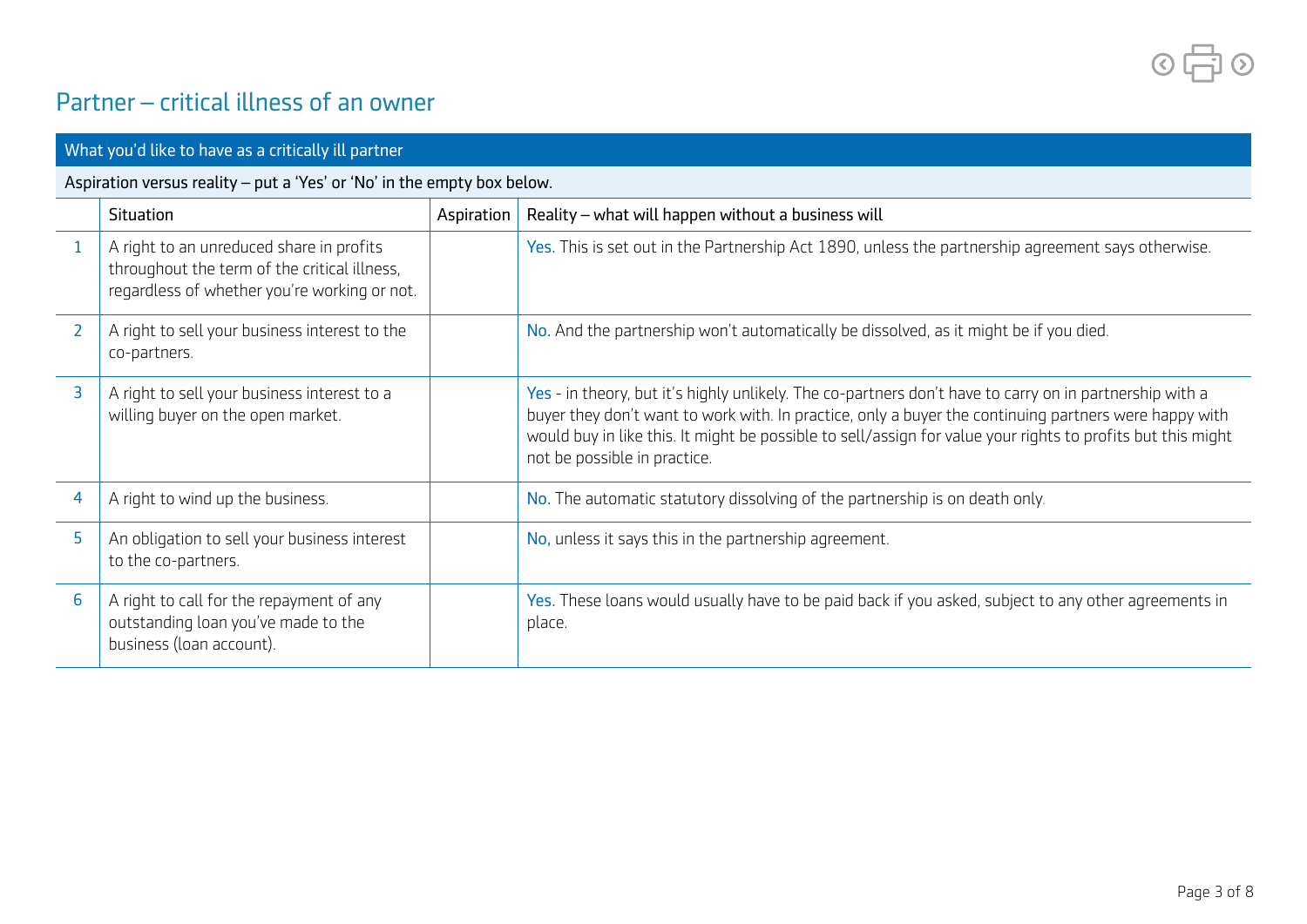$\circ$   $\Box$  $\circ$ 

## Member of an LLP – death of an owner

| What you'd like your widow(er), dependants or other beneficiaries under your personal will to have |                                                                                                                 |            |                                                                                                                                                                                                                                                                                                                                                                                 |
|----------------------------------------------------------------------------------------------------|-----------------------------------------------------------------------------------------------------------------|------------|---------------------------------------------------------------------------------------------------------------------------------------------------------------------------------------------------------------------------------------------------------------------------------------------------------------------------------------------------------------------------------|
| Aspiration versus reality - put a 'Yes' or 'No' in the empty box below.                            |                                                                                                                 |            |                                                                                                                                                                                                                                                                                                                                                                                 |
|                                                                                                    | Situation                                                                                                       | Aspiration | Reality - what will happen without a business will                                                                                                                                                                                                                                                                                                                              |
|                                                                                                    | The continuing right to share in profits as a<br>member.                                                        |            | (Most likely) No. There's most likely to be a member's agreement specifying what should happen.<br>It's unlikely that any continued rights to share in profits would be given to a member's widow(er) or<br>partner. If there were only two members, one died and no other member joined within six months, the<br>LLP would automatically be dissolved under the LLP Act 2000. |
| $\overline{2}$                                                                                     | A right to call for the repayment of any debt<br>(loan account) owed to you by the business.                    |            | Yes. These loans would normally be repayable on demand unless otherwise specified in the agreement<br>or there's a provision in the deceased's will telling the personal representatives not to call in the loan.<br>But the business would need access to available funds to actually repay the loan.                                                                          |
| 3                                                                                                  | A right to wind up the business to get an<br>amount representing the value of your<br>interest in the business. |            | No.                                                                                                                                                                                                                                                                                                                                                                             |
| 4                                                                                                  | A right to force the surviving members to<br>buy your interest in the business.                                 |            | No.                                                                                                                                                                                                                                                                                                                                                                             |
| 5                                                                                                  | A right to sell your interest in the business<br>to any willing buyer on the open market.                       |            | No. There can't be a sale as what's inherited is the value of the interest, not an actual share of the<br>business.                                                                                                                                                                                                                                                             |
| 6                                                                                                  | An obligation to sell your interest in the<br>business to the surviving members.                                |            | No.                                                                                                                                                                                                                                                                                                                                                                             |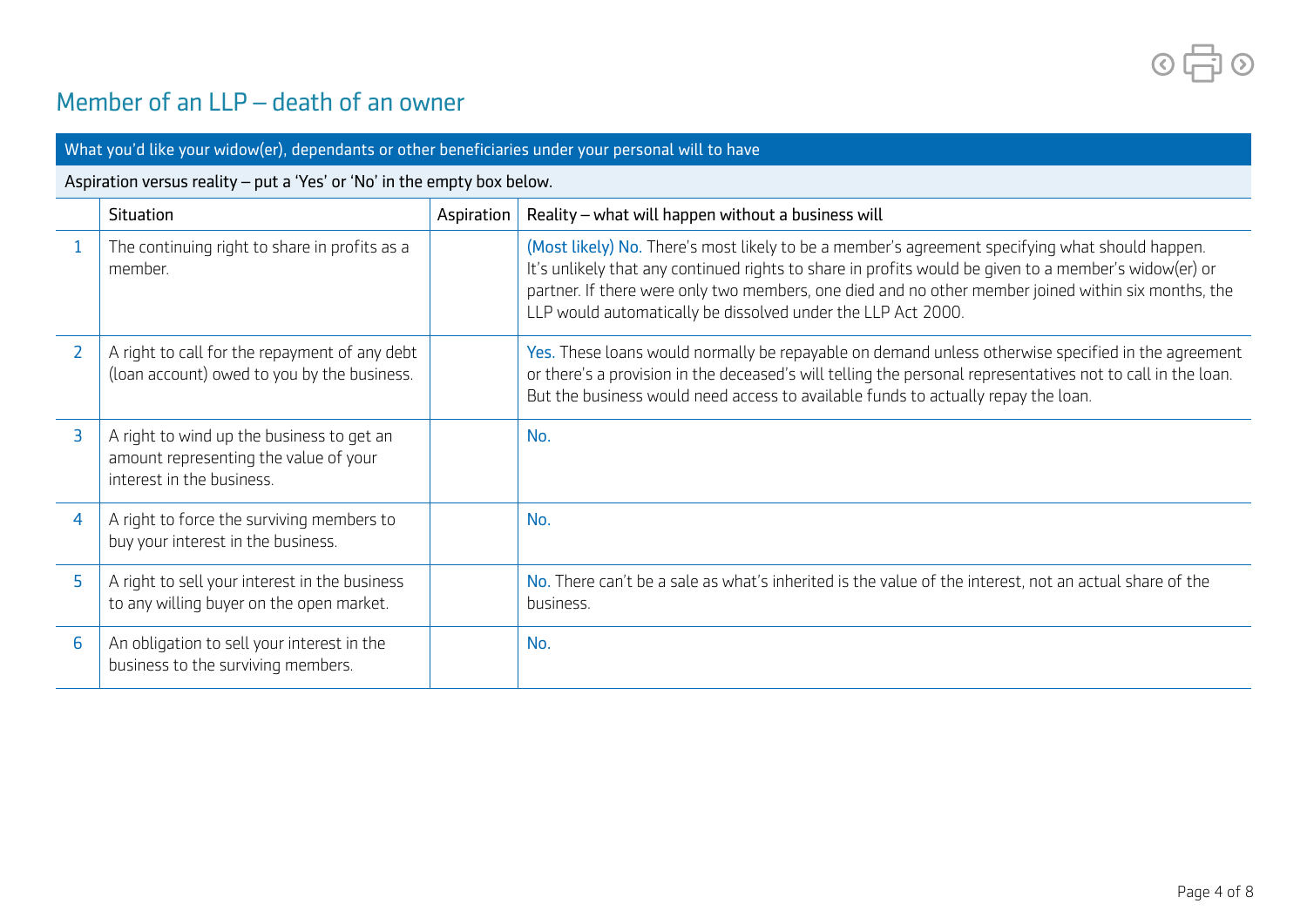$\circ$   $\Box$  $\circ$ 

# Member of an LLP – critical illness of an owner

| What you'd like to have as a critically ill member                      |                                                                                                                                          |            |                                                                                                                                                                                                                                                                                                                                                                   |
|-------------------------------------------------------------------------|------------------------------------------------------------------------------------------------------------------------------------------|------------|-------------------------------------------------------------------------------------------------------------------------------------------------------------------------------------------------------------------------------------------------------------------------------------------------------------------------------------------------------------------|
| Aspiration versus reality - put a 'Yes' or 'No' in the empty box below. |                                                                                                                                          |            |                                                                                                                                                                                                                                                                                                                                                                   |
|                                                                         | Situation                                                                                                                                | Aspiration | Reality - what will happen without a business will                                                                                                                                                                                                                                                                                                                |
|                                                                         | A right to an unreduced share in profits<br>throughout the term of the critical illness,<br>regardless of whether you're working or not. |            | Yes. As a critically ill member, you continue to be entitled to your share of the profits, unless there's an<br>agreement that says otherwise.                                                                                                                                                                                                                    |
| $\overline{2}$                                                          | A right to sell your business interest to the<br>co-members.                                                                             |            | No.                                                                                                                                                                                                                                                                                                                                                               |
| 3                                                                       | A right to sell your business interest to a<br>willing buyer on the open market.                                                         |            | Yes - in theory, but it's highly unlikely. The continuing members don't have to carry on in partnership<br>with a buyer they don't want to work with. In practice only a buyer the continuing members were<br>happy with would buy in like this. It might be possible to sell/assign for value your rights to profits but<br>this might be difficult in practice. |
| 4                                                                       | A right to wind up the business.                                                                                                         |            | No.                                                                                                                                                                                                                                                                                                                                                               |
| 5                                                                       | An obligation to sell your business interest<br>to the co-members.                                                                       |            | No, unless it says this in the member's agreement.                                                                                                                                                                                                                                                                                                                |
| 6                                                                       | A right to call for the repayment of any<br>outstanding loan you've made to the<br>business (loan account).                              |            | Yes. These loans would usually have to be paid back if you asked, subject to any other agreements in<br>place.                                                                                                                                                                                                                                                    |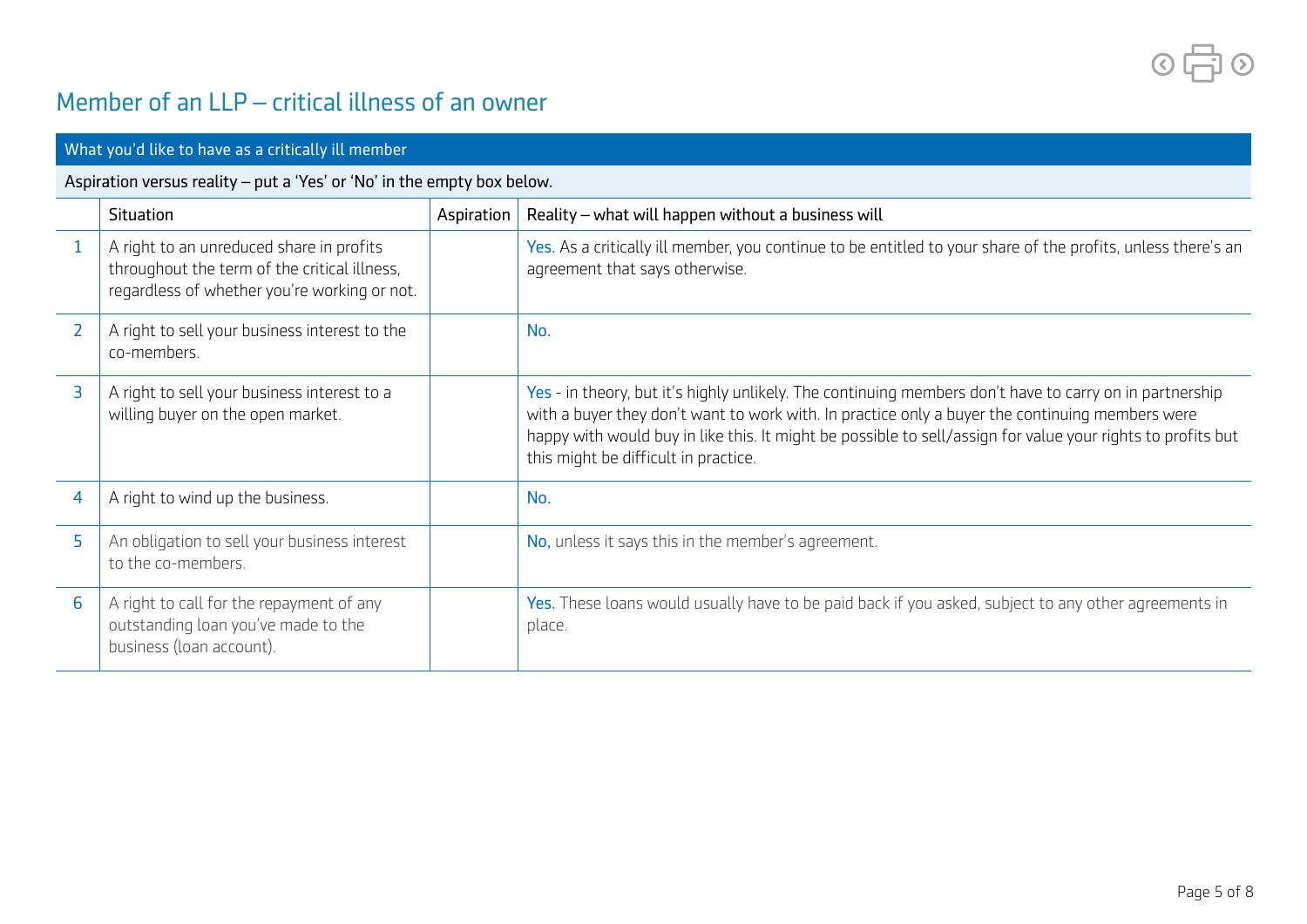$\frac{1}{\sqrt{2}}$  $\odot$  $\odot$ 

# Shareholding directors – death of an owner

| What you'd like your widow(er), dependants or other beneficiaries under your personal will to have |                                                                                                                      |            |                                                                                                                                                                                                                                                                                                                             |
|----------------------------------------------------------------------------------------------------|----------------------------------------------------------------------------------------------------------------------|------------|-----------------------------------------------------------------------------------------------------------------------------------------------------------------------------------------------------------------------------------------------------------------------------------------------------------------------------|
| Aspiration versus reality - put a 'Yes' or 'No' in the empty box below.                            |                                                                                                                      |            |                                                                                                                                                                                                                                                                                                                             |
|                                                                                                    | Situation                                                                                                            | Aspiration | Reality - what will happen without a business will                                                                                                                                                                                                                                                                          |
| $\mathbf{1}$                                                                                       | The right to be appointed a director with<br>accompanying rights to directors' fees.                                 |            | Minority or 50/50 shareholder: No. Directors are appointed by a majority of shareholders (51%).<br>Majority shareholder: Yes.                                                                                                                                                                                               |
| $\overline{2}$                                                                                     | The right, as shareholders, to any dividends<br>declared.                                                            |            | Yes. But dividends are recommended by a majority vote of the board and agreed by a majority vote of<br>the shareholders. So a minority or 50/50 shareholder will have no power to force dividend declaration.<br>And if profits are reduced then a dividend might not be financially feasible anyway.                       |
| $\overline{3}$                                                                                     | The right to call for the repayment of any<br>outstanding directors' loans owed to you.                              |            | Yes. These loans would normally be repayable on demand, subject to any special terms in the<br>agreement or any provision in the deceased's will telling the personal representatives not to call in the<br>loan.                                                                                                           |
| $\overline{4}$                                                                                     | The right to sell the inherited shares to the<br>continuing shareholders and force them to<br>buy.                   |            | No. Model articles, or 'Table A' articles from the Companies Act wouldn't provide this but there might<br>be a right of first refusal $-$ see (5) below.                                                                                                                                                                    |
| 5                                                                                                  | The right to sell the inherited shares to any<br>willing buyer on the open market.                                   |            | Yes. There might be a provision in the articles though, giving the continuing shareholders the right of<br>'first refusal' for a limited time. There might also be a provision enabling the continuing shareholders/<br>directors to refuse to register a transfer of shares. But this shouldn't be unreasonably prevented. |
| 6                                                                                                  | The right to sell the inherited shares to the<br>company and to force the company to buy<br>(and cancel) the shares. |            | No. A corporate share purchase would normally be permitted under standard articles but there would<br>be no compulsion for the company to 'buy'. But if you have a majority shareholding and wanted a<br>corporate share purchase this could then happen, as long as the statutory conditions were satisfied.               |
| $\overline{7}$                                                                                     | An obligation to sell the inherited shares<br>to the company or to the continuing<br>shareholders if requested.      |            | No. See $(4)$ and $(6)$ above.                                                                                                                                                                                                                                                                                              |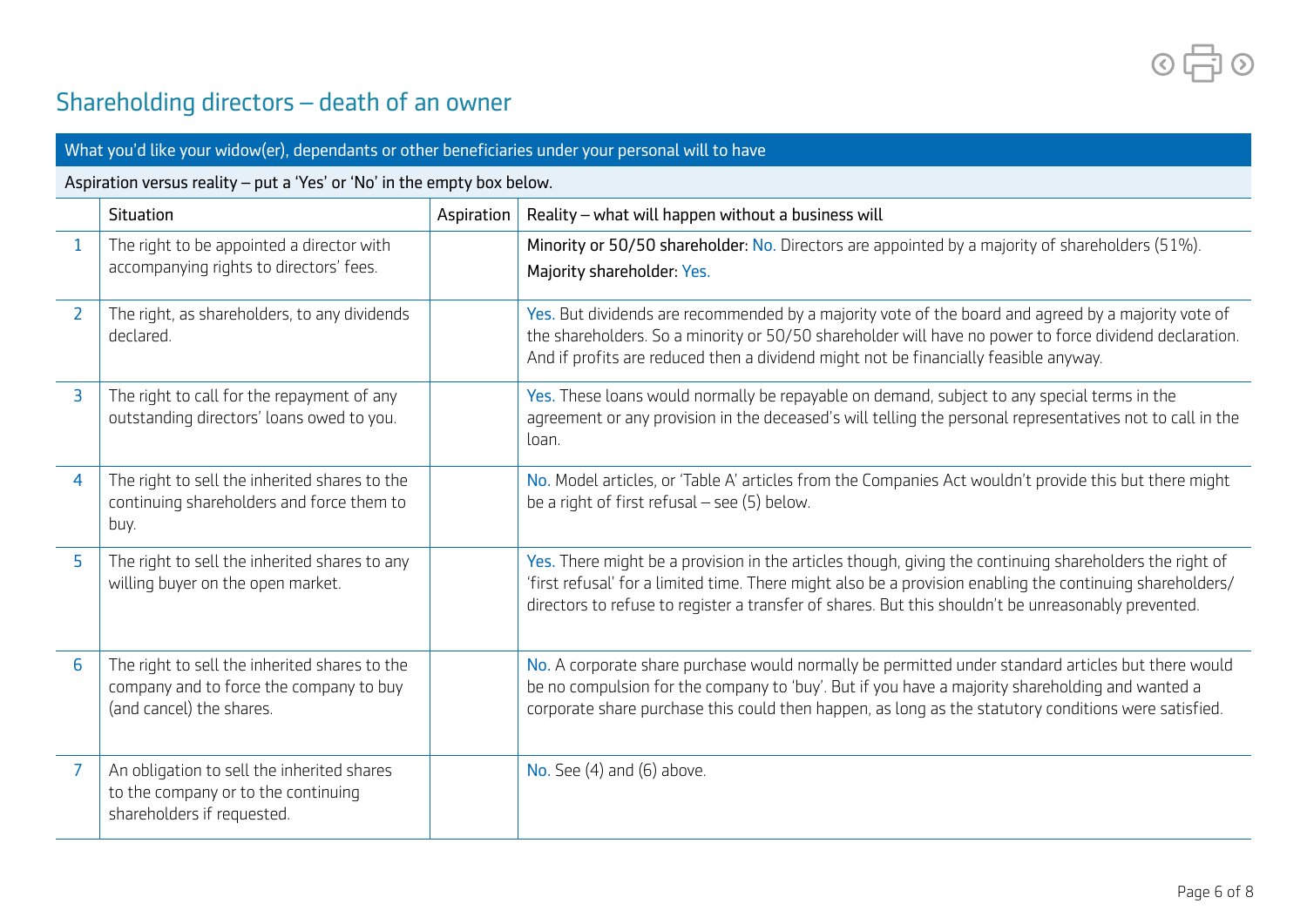5  $\odot$  $\odot$ 

# Shareholding directors – critical illness of an owner

| What you'd like to have as a critically ill shareholding director       |                                                                                                               |            |                                                                                                                                                                                                                                                                                                                                                                               |
|-------------------------------------------------------------------------|---------------------------------------------------------------------------------------------------------------|------------|-------------------------------------------------------------------------------------------------------------------------------------------------------------------------------------------------------------------------------------------------------------------------------------------------------------------------------------------------------------------------------|
| Aspiration versus reality - put a 'Yes' or 'No' in the empty box below. |                                                                                                               |            |                                                                                                                                                                                                                                                                                                                                                                               |
|                                                                         | Situation                                                                                                     | Aspiration | Reality - what will happen without a business will                                                                                                                                                                                                                                                                                                                            |
| $\mathbf{1}$                                                            | A right to continue receiving directors' fees<br>indefinitely.                                                |            | No. Lifetime service agreements aren't possible $-$ five years is the longest. In practice, directors can be<br>dismissed by a majority vote of the shareholders with compensation for the remainder of their service<br>contract. Under a yearly appointment, fees are voted yearly. If you have a majority shareholding then<br>reappointment as a director will be easier. |
| $\overline{2}$                                                          | A right to continue to be entitled to<br>dividends.                                                           |            | Yes, if any are declared $-$ which isn't guaranteed. Dividends are recommended by the board and voted<br>for by the majority of shareholders. So a majority shareholder would have control over this process,<br>but minority and 50/50 shareholders wouldn't. And if profits are reduced, a dividend may well not be<br>financially possible.                                |
| $\overline{3}$                                                          | A right to call for the immediate repayment<br>of any outstanding loan made to the<br>company (loan account). |            | Yes. These loans would usually have to be paid back if you asked, subject to any other agreements in<br>place.                                                                                                                                                                                                                                                                |
| 4                                                                       | A right to sell shares to the<br>co-shareholders and force them to buy.                                       |            | No. Mutual agreement is, of course, possible, but model articles or 'Table A' articles adopted<br>unamended from the Companies Act (CA) wouldn't make it compulsory, though they might include a<br>right of 'first refusal' $-$ see (6) below.                                                                                                                               |
| 5                                                                       | A right to sell shares to the company and<br>force it to buy.                                                 |            | No. A corporate share purchase would usually be allowed, but not compulsory. But a majority<br>shareholder could make sure that this will happen, as long as the statutory conditions were satisfied.                                                                                                                                                                         |
| 6                                                                       | A right to sell shares to a willing buyer on<br>the open market.                                              |            | Yes, but the articles might give the continuing shareholders the right of 'first refusal' for a limited<br>time. The continuing shareholders/directors may also have a provision in the articles that lets them<br>refuse to register a transfer of shares, but they shouldn't prevent this unnecessarily.                                                                    |
| 7                                                                       | An obligation to sell shares (if requested) to<br>the co-shareholders/company.                                |            | No. Model articles or 'Table A' articles adopted unamended from the CA wouldn't provide this, though<br>there might be a right of 'first refusal' - see (6) above. Individual and corporate share purchase would<br>normally be allowed, and parties can reach a mutually acceptable agreement.                                                                               |